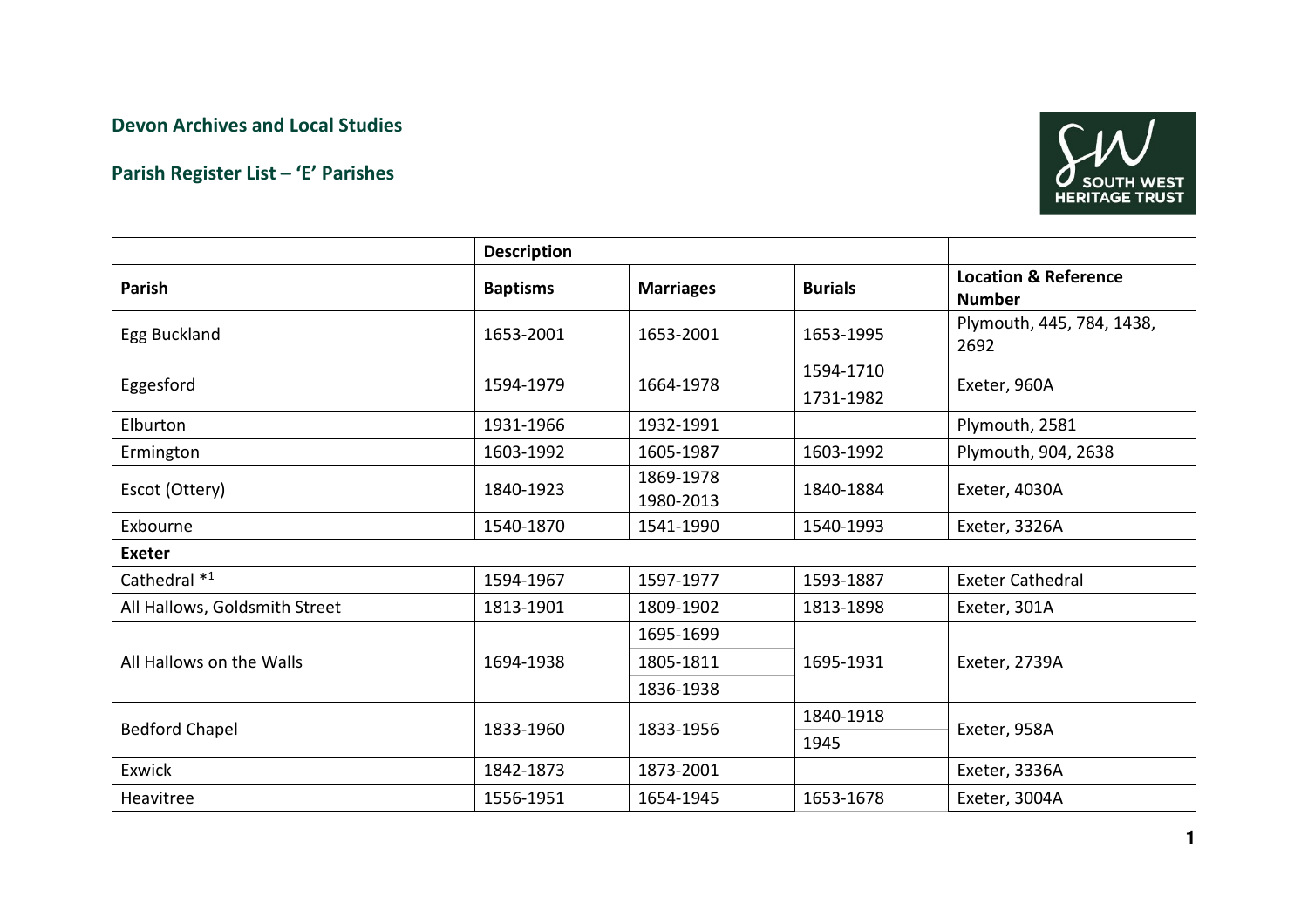|                          |           |           | 1695-1935 |               |  |
|--------------------------|-----------|-----------|-----------|---------------|--|
| <b>Holy Trinity</b>      | 1564-1968 | 1564-1967 | 1564-1960 | Exeter, 1718A |  |
| St. David                | 1559-1967 | 1559-2006 | 1559-1983 | Exeter, 2931A |  |
| St. Edmund               | 1572-1956 | 1572-1956 | 1571-1956 | Exeter, 3006A |  |
| St. George *2            | 1682-1908 | 1683-1860 | 1682-1925 | Exeter, 4779A |  |
| St. James                |           | 1842-1891 |           | Exeter, 4316A |  |
|                          | 1842-1876 | 1942      | 1842-1917 |               |  |
| St. John *3              | 1682-1934 | 1683-1931 | 1682-1852 | Exeter, 4767A |  |
| St. Kerrian *4           |           | 1559-1753 |           | Exeter, 4780A |  |
|                          | 1559-1933 | 1810-1837 | 1558-1930 |               |  |
| St. Lawrence *5          | 1873-1979 | 1754-1967 |           | Exeter, 300A  |  |
| St. Leonard              | 1704-1964 | 1708-1968 | 1710-1922 | Exeter, 1862A |  |
| St. Mark                 | 1931-1978 | 1931-1990 | 1931-1979 | Exeter, 5194A |  |
| St. Martin *6            | 1784-1796 | 1754-1906 | 1783-1795 | Exeter, 302A  |  |
|                          | 1813-1927 | 1968-1973 | 1813-1962 |               |  |
| St. Mary Arches*7        | 1538-1985 | 1538-1990 | 1538-1935 | Exeter, 332A  |  |
| St. Mary Major           | 1561-1965 | 1562-1965 | 1562-1927 | Exeter, 2945A |  |
| St. Mary Steps           | 1655-1890 | 1655-1870 | 1655-1885 | Exeter, 4768A |  |
| St. Matthew              | 1883-1974 | 1883-1961 | 1883-1997 | Exeter, 3907A |  |
| St. Olave                | 1602-1981 | 1601-1753 | 1601-1970 | Exeter, 2738A |  |
|                          |           | 1815-1973 |           |               |  |
| St. Pancras*8            | 1664-1952 | 1676-1796 | 1666-1933 | Exeter, 2949A |  |
|                          |           | 1813-1932 |           |               |  |
| St. Paul                 | 1813-1934 | 1813-1934 | 1813-1934 | Exeter, 303A  |  |
| St Paul, Burnthouse Lane | 1939-1967 | 1952-2004 |           | Exeter, 7610A |  |
| St. Petrock              | 1539-1974 | 1538-1964 | 1539-1931 | Exeter, 2946A |  |
|                          |           |           |           |               |  |